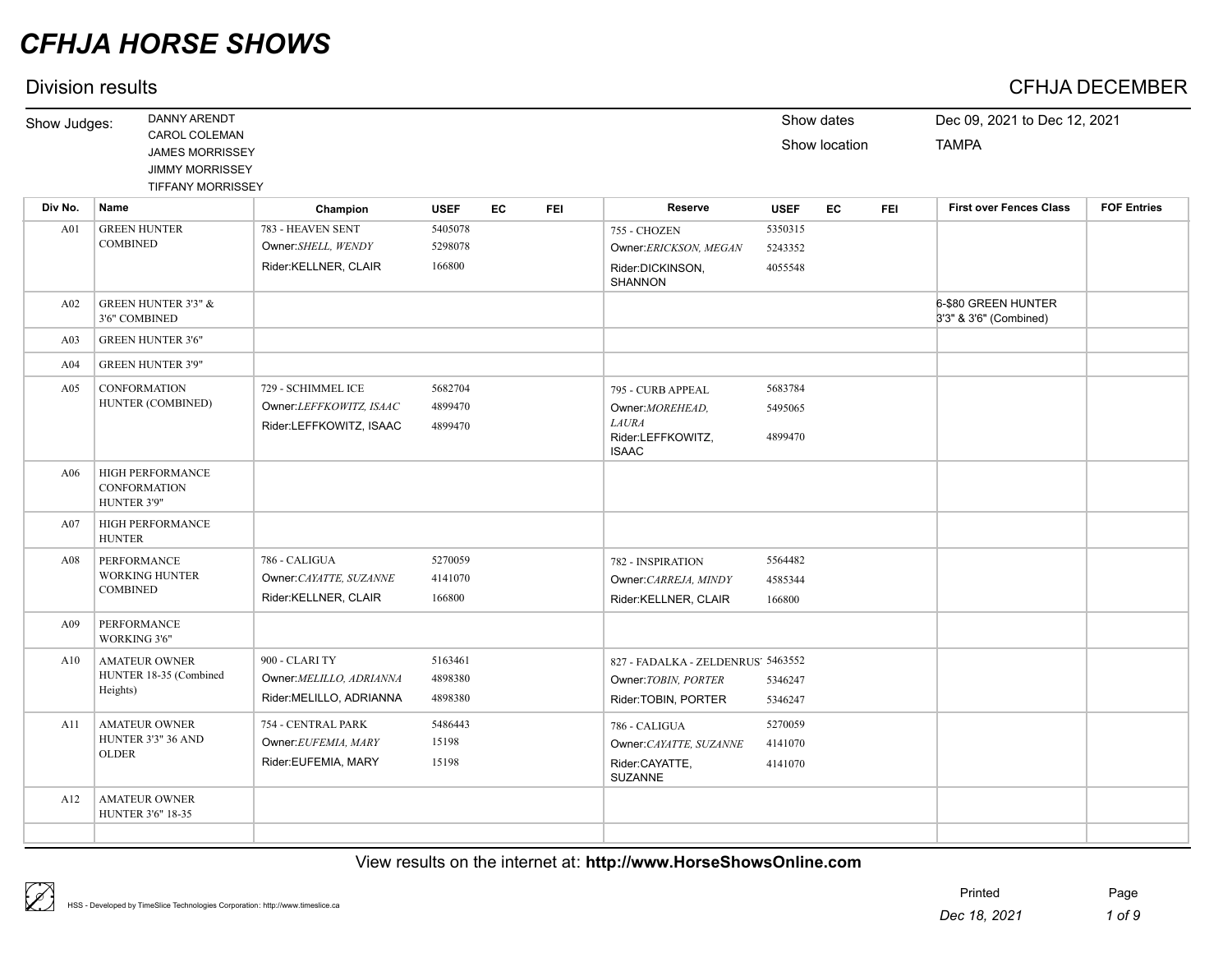## Division results CFHJA DECEMBER

| Show Judges: | <b>DANNY ARENDT</b>                                                                                  |                                                                                         |                               |    |            |                                                                                  |                               | Show dates    |            | Dec 09, 2021 to Dec 12, 2021   |                    |
|--------------|------------------------------------------------------------------------------------------------------|-----------------------------------------------------------------------------------------|-------------------------------|----|------------|----------------------------------------------------------------------------------|-------------------------------|---------------|------------|--------------------------------|--------------------|
|              | <b>CAROL COLEMAN</b><br><b>JAMES MORRISSEY</b><br><b>JIMMY MORRISSEY</b><br><b>TIFFANY MORRISSEY</b> |                                                                                         |                               |    |            |                                                                                  |                               | Show location |            | <b>TAMPA</b>                   |                    |
| Div No.      | Name                                                                                                 | Champion                                                                                | <b>USEF</b>                   | EC | <b>FEI</b> | Reserve                                                                          | <b>USEF</b>                   | EC            | <b>FEI</b> | <b>First over Fences Class</b> | <b>FOF Entries</b> |
| A13          | <b>AMATEUR OWNER</b><br>HUNTER 35+ YEARS 3'6"                                                        |                                                                                         |                               |    |            |                                                                                  |                               |               |            |                                |                    |
| A14          | <b>SMALL JUNIOR HUNTER</b><br>3'6''                                                                  |                                                                                         |                               |    |            |                                                                                  |                               |               |            |                                |                    |
| A15          | <b>JUNIOR HUNTER 3'6"</b>                                                                            | 864 - JAGERBOMB<br>Owner: <i>INFINITY</i><br>EQUESTRIAN LLC, .<br>Rider:EHMAN, ISABELLE | 5635816<br>5356316<br>5448469 |    |            | 854 - CARLOS HE'LAS<br>Owner:DAYNER, HEATHER<br>Rider:DAYNER,<br><b>SCHUYLER</b> | 5719249<br>4012840<br>5347176 |               |            |                                |                    |
| A16          | <b>JUNIOR HUNTER 3'3"</b><br>SMALL                                                                   |                                                                                         |                               |    |            |                                                                                  |                               |               |            |                                |                    |
| A17          | JUNIOR HUNTER 3'3"<br>LARGE                                                                          | 856 - CHARMEUR<br>$QW$ ner: $NQRTH$ $RIN$                                               | 5440743<br>8330               |    |            | 852 - CAMBASTIAN<br>$Q$ wner: $Q$ $M$ $D$ $F$ $D$ $N$                            | 5386133<br>5496722            |               |            |                                |                    |

|     | LARGE                                       | Owner: NORTH RUN<br>Rider:SEMAAN, NYLA                                   | 8330<br>5573719               | Owner:SOMAREDDY,<br><b>EVANA</b><br>Rider:SOMAREDDY,<br><b>EVANA</b>                                 | 5496722<br>5496722            |  |
|-----|---------------------------------------------|--------------------------------------------------------------------------|-------------------------------|------------------------------------------------------------------------------------------------------|-------------------------------|--|
| A18 | PONY HUNTER-SMALL                           | 774 - NAUTIQUA<br>Owner: GIBSON, DEBBY<br>Rider:SPAFFORD, LILYANA        | 5130013<br>5231<br>5547313    | 765 - ONLY PRETTIER<br>Owner: MASSUCCI, LUCY<br>Rider:MASSUCCI, LUCY                                 | 5695191<br>5543003<br>5543003 |  |
| A19 | PONY HUNTER<br>MEDIUM/LARGE                 | 894 - CHIC IN TIME<br>Owner:KOSLOSKE, JOLE<br>Rider:KOSLOSKE, JOLE       | 5442912<br>5383668<br>5383668 | 807 - CHERRYBROOK JUST BL 5205246<br>Owner:SPAFFORD.<br><b>LILYANA</b><br>Rider:SPAFFORD,<br>LILYANA | 5547313<br>5547313            |  |
| A20 | PONY HUNTER-LARGE                           |                                                                          |                               |                                                                                                      |                               |  |
| A21 | <b>GREEN PONY HUNTER</b>                    | <b>760 - TRUE BLUE</b><br>Owner: KELLAR, LAUREN<br>Rider:RAMSEY, MADISON | 5461892<br>226069<br>5327704  | 762 - FANCY NANCY<br>Owner: FANCY NANCY 1<br>$LLC$ .<br>Rider:ROHR,<br><b>CHARLESTON</b>             | 5629666<br>5690648<br>5642138 |  |
| A22 | <b>GREEN PONY</b><br>HUNTER-LARGE           |                                                                          |                               |                                                                                                      |                               |  |
| CO1 | <b>TAKE 2 THOROUGHBRED</b><br><b>HUNTER</b> |                                                                          |                               |                                                                                                      |                               |  |
|     |                                             |                                                                          |                               |                                                                                                      |                               |  |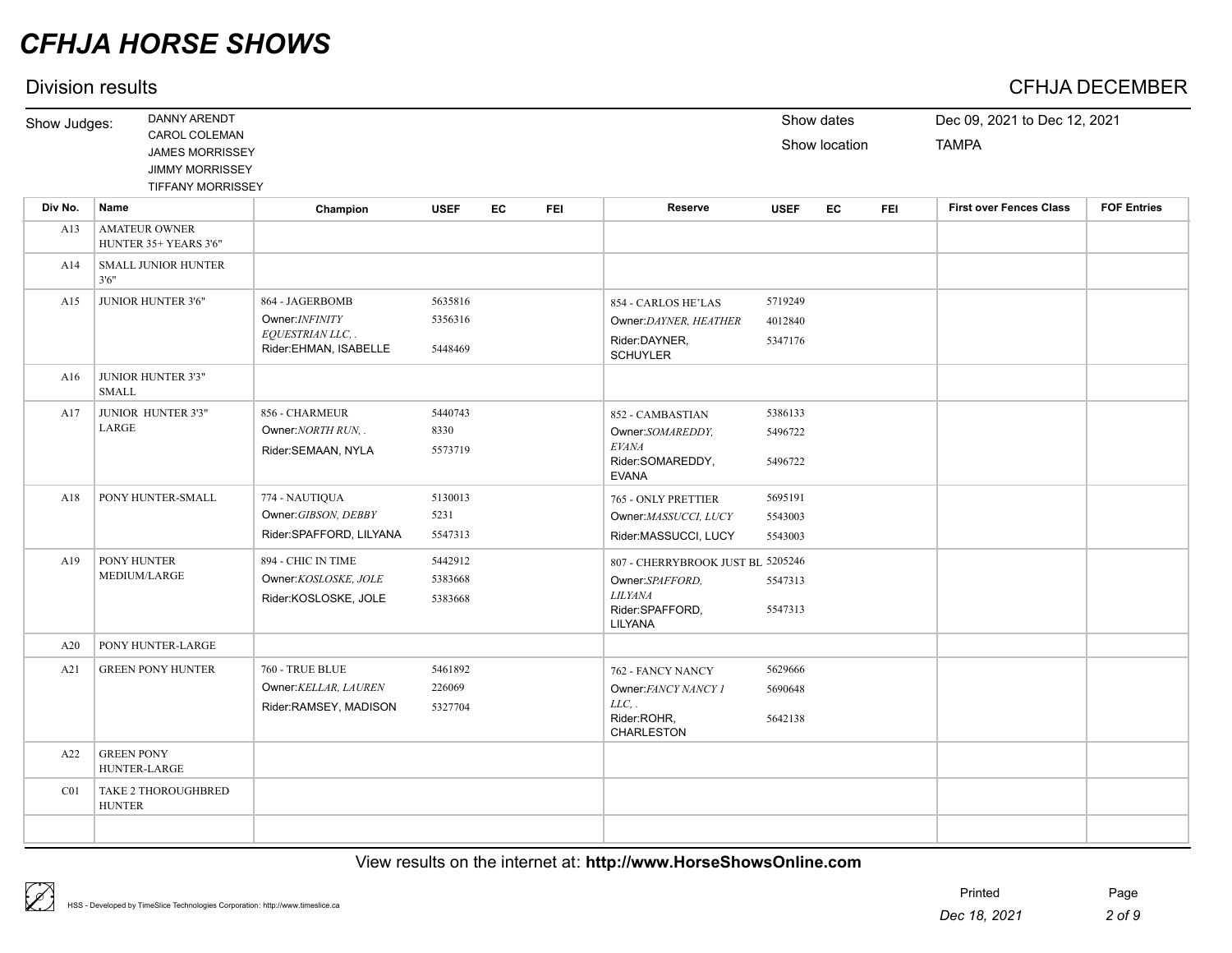## Division results CFHJA DECEMBER

| Show Judges:    | <b>DANNY ARENDT</b>                                                                           |                                                                                          |                               |    |            |                                                                                  |                               | Show dates    |            | Dec 09, 2021 to Dec 12, 2021   |                    |
|-----------------|-----------------------------------------------------------------------------------------------|------------------------------------------------------------------------------------------|-------------------------------|----|------------|----------------------------------------------------------------------------------|-------------------------------|---------------|------------|--------------------------------|--------------------|
|                 | CAROL COLEMAN<br><b>JAMES MORRISSEY</b><br><b>JIMMY MORRISSEY</b><br><b>TIFFANY MORRISSEY</b> |                                                                                          |                               |    |            |                                                                                  |                               | Show location |            | <b>TAMPA</b>                   |                    |
| Div No.         | Name                                                                                          | Champion                                                                                 | <b>USEF</b>                   | EC | <b>FEI</b> | <b>Reserve</b>                                                                   | <b>USEF</b>                   | EC            | <b>FEI</b> | <b>First over Fences Class</b> | <b>FOF Entries</b> |
| CO <sub>2</sub> | <b>ADULT AMATEUR</b><br>HUNTER (COMBINED)                                                     | 838 - BEDSIDE MANOR<br>Owner: TAYLOR, LESLIE<br>Rider:TAYLOR, LESLIE                     | 5379116<br>5117663<br>5117663 |    |            | 755 - CHOZEN<br>Owner:ERICKSON, MEGAN<br>Rider:ERICKSON, MEGAN                   | 5350315<br>5243352<br>5243352 |               |            |                                |                    |
| CO <sub>3</sub> | <b>ADULT AMATEUR</b><br>HUNTER 36-49 YEARS                                                    |                                                                                          |                               |    |            |                                                                                  |                               |               |            |                                |                    |
| CO <sub>4</sub> | <b>ADULT AMATEUR</b><br>HUNTER 50+ YEARS                                                      |                                                                                          |                               |    |            |                                                                                  |                               |               |            |                                |                    |
| CO <sub>5</sub> | <b>CHILDRENS</b><br>HUNTER-HORSE14 &<br><b>UNDER</b>                                          | 893 - SANTINO<br>Owner:KOSLOSKE, JOLE<br>Rider:KOSLOSKE, JOLE                            | 5496378<br>5383668<br>5383668 |    |            | 761 - SANTIANO<br>Owner:BECK, ALLISON<br>Rider:BECK, ALLISON                     | 5361026<br>5623351<br>5623351 |               |            |                                |                    |
| C <sub>06</sub> | <b>CHILDRENS HUNTER</b><br><b>HORSE15-17</b>                                                  | 871 - MODERN MUSIC<br>Owner:BARRETT-GELLEIN,<br><b>JACOUELYN</b><br>Rider:GURTIS, SKYLAR | 5325797<br>6335<br>5387167    |    |            | 895 - CARUSO<br>Owner: WATERS, CHUCK<br>Rider:KING, KENDALL                      | 5380976<br>28645<br>5477502   |               |            |                                |                    |
| CO7             | <b>CHILDRENS HUNTER</b><br>PONY - LARGE                                                       |                                                                                          |                               |    |            |                                                                                  |                               |               |            |                                |                    |
| CO8             | <b>CHILDRENS</b><br><b>HUNTER-PONY</b>                                                        | 897 - TED E. BEAR<br>Owner: GUEMMER, EMMA<br>Rider:GUEMMER, EMMA                         | 5065809<br>5439756<br>5439756 |    |            | 847 - CAFE CON LECHE<br>Owner: PAYNE, BELLE<br>Rider:PAYNE, BELLE                | 5695131<br>5531815<br>5531815 |               |            |                                |                    |
| EO1             | <b>EQUITATION CLASSES</b>                                                                     |                                                                                          |                               |    |            |                                                                                  |                               |               |            |                                |                    |
| EQ <sub>2</sub> | <b>LEADLINE</b>                                                                               |                                                                                          |                               |    |            |                                                                                  |                               |               |            |                                |                    |
| EQ3             | OPPORTUNITY WALK<br><b>TROT PLEASURE</b>                                                      |                                                                                          |                               |    |            |                                                                                  |                               |               |            |                                |                    |
| EO4             | <b>OPPORTUNITY</b><br><b>CROSSRAIL EQUITATION</b>                                             | 731 - MARY POPPINS<br>Owner:ZORRILLA<br>EQUESTRIAN, INC.,.<br>Rider:MACHADO, NICOLE      | 5700234<br>5719209<br>5693082 |    |            | 819 - CHIMNEY SWEEP<br>Owner:ESTES, CADIE<br>Rider:KHOURY, WENDY                 | 5567478<br>5172114<br>5662787 |               |            |                                |                    |
| EO5             | OPP SHORT & LONG<br><b>STIRRUP</b>                                                            | 750 - BEHOLD<br>Owner:SHAUL, ANNE<br><b>KINGSLEY</b><br>Rider: WITHROW, AVERY            | 5168003<br>5645608<br>5685518 |    |            | 890 - CROWN RODGE ROYAL, J5647314<br>Owner:SESSUMS, MIA<br>Rider:SESSUMS, AMELIE | 5442432<br>5630779            |               |            |                                |                    |
|                 |                                                                                               |                                                                                          |                               |    |            |                                                                                  |                               |               |            |                                |                    |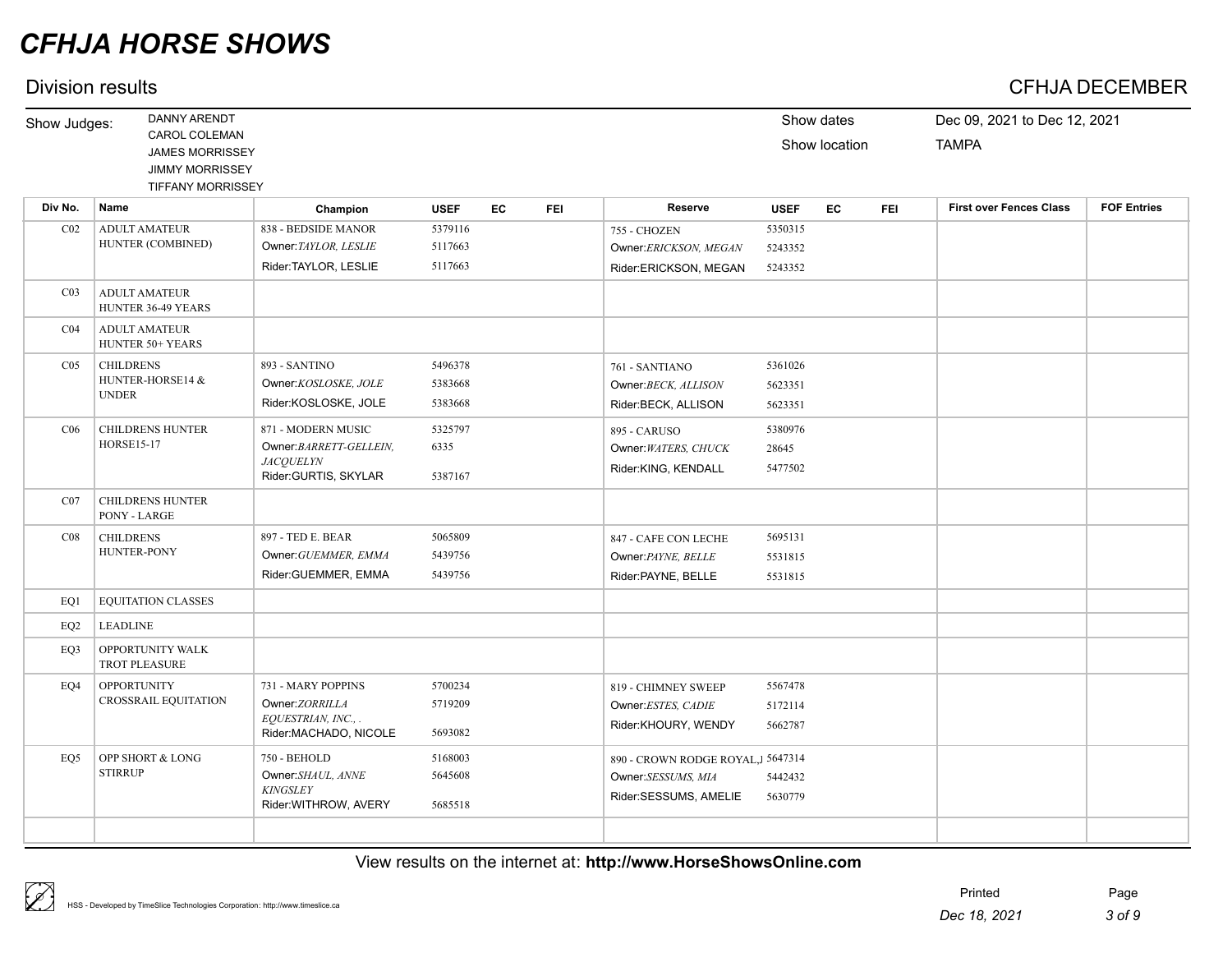## Division results CFHJA DECEMBER

| Show Judges:    | <b>DANNY ARENDT</b>                                                                           |                                                                                     |                               |    |            |                                                                                                                                              |                                                                | Show dates    |     | Dec 09, 2021 to Dec 12, 2021   |                    |
|-----------------|-----------------------------------------------------------------------------------------------|-------------------------------------------------------------------------------------|-------------------------------|----|------------|----------------------------------------------------------------------------------------------------------------------------------------------|----------------------------------------------------------------|---------------|-----|--------------------------------|--------------------|
|                 | CAROL COLEMAN<br><b>JAMES MORRISSEY</b><br><b>JIMMY MORRISSEY</b><br><b>TIFFANY MORRISSEY</b> |                                                                                     |                               |    |            |                                                                                                                                              |                                                                | Show location |     | <b>TAMPA</b>                   |                    |
| Div No.         | <b>Name</b>                                                                                   | Champion                                                                            | <b>USEF</b>                   | EC | <b>FEI</b> | <b>Reserve</b>                                                                                                                               | <b>USEF</b>                                                    | EC            | FEI | <b>First over Fences Class</b> | <b>FOF Entries</b> |
| EQ6             | <b>BEGINNER EQUITATION</b>                                                                    | 896 - IF THE SHOE FITS<br>Owner:DAIGLE, ALLISON<br>Rider:BROWN, REAGAN              | 5619855<br>5602043<br>5552653 |    |            | 809 - ALEXIS<br>Owner: MORANO, KELSEY<br>Rider:MORANO, KELSEY                                                                                | 5031023<br>5607890<br>5607890                                  |               |     |                                |                    |
| EO7             | LOW ADULT EQUITATION<br>FENCES 2'6"                                                           | 891 - DON CORLEONE<br>Owner:O'CONNOR, KARA<br>Rider:O'CONNOR, KARA                  | 5629441<br>4959908<br>4959908 |    |            | 830 - WAR EAGLE<br>Owner: KREILICH,<br><b>MCKENZIE</b><br>Rider:KREILICH,<br><b>MCKENZIE</b>                                                 | 4919096<br>5231372<br>5231372                                  |               |     |                                |                    |
| EO8             | <b>LOW CHILDREN'S</b><br><b>EQUITATION</b>                                                    | 913 - BLOCKLEY<br>Owner:SANDALWOOD<br>FARMS, .<br>Rider:HOERLE,<br><b>KATHARINE</b> | 5284187<br>4921<br>5675879    |    |            | 834 - CONTEGO<br>Owner:JENSEN, CARA<br>Rider:JENSEN, CARA                                                                                    | 5684609<br>5599235<br>5599235                                  |               |     |                                |                    |
| EO <sub>9</sub> | <b>CHILDREN'S PONY</b><br><b>EQUITATION</b>                                                   | 847 - CAFE CON LECHE<br>Owner: PAYNE, BELLE<br>Rider:PAYNE, BELLE                   | 5695131<br>5531815<br>5531815 |    |            | 897 - TED E. BEAR<br>Owner: GUEMMER, EMMA<br>Rider:GUEMMER, EMMA                                                                             | 5065809<br>5439756<br>5439756                                  |               |     |                                |                    |
| HB1             | <b>HUNTER BREEDING</b><br><b>YEARLING</b>                                                     |                                                                                     |                               |    |            |                                                                                                                                              |                                                                |               |     |                                |                    |
| HB2             | PONY HUNTER<br><b>BREEDING YEARLING</b>                                                       |                                                                                     |                               |    |            |                                                                                                                                              |                                                                |               |     |                                |                    |
| HC1             | <b>HUNTER CLASSICS</b>                                                                        |                                                                                     |                               |    |            |                                                                                                                                              |                                                                |               |     |                                |                    |
| J01             | .75-.85M                                                                                      | 736 - LADY AMBASSADOR<br>Owner: VELARDE, PAMELA<br>Rider:HALLAS, MOREA              | 5639014<br>5639011<br>5639114 |    |            | 837 - ON Q<br>Owner: TAYLOR, LESLIE<br>Rider: TAYLOR, LESLIE<br>861 - QUINTELLO<br>Owner: MITZEL, EMILY<br>Rider:LEFFKOWITZ,<br><b>ISAAC</b> | 5388584<br>5117663<br>5117663<br>5726215<br>5359798<br>4899470 |               |     |                                |                    |
| J02             | .95m                                                                                          | 768 - CEQUILA<br>Owner:NIGHTENGALE,<br>ANNA<br>Rider:NIGHTENGALE,<br><b>ANNA</b>    | 5266033<br>5375206<br>5375206 |    |            | 867 - Q STAR<br>Owner: ALLEN, SOPHIA<br>Rider: ALLEN, SOPHIA                                                                                 | 5489892<br>5656303<br>5656303                                  |               |     |                                |                    |
|                 |                                                                                               |                                                                                     |                               |    |            |                                                                                                                                              |                                                                |               |     |                                |                    |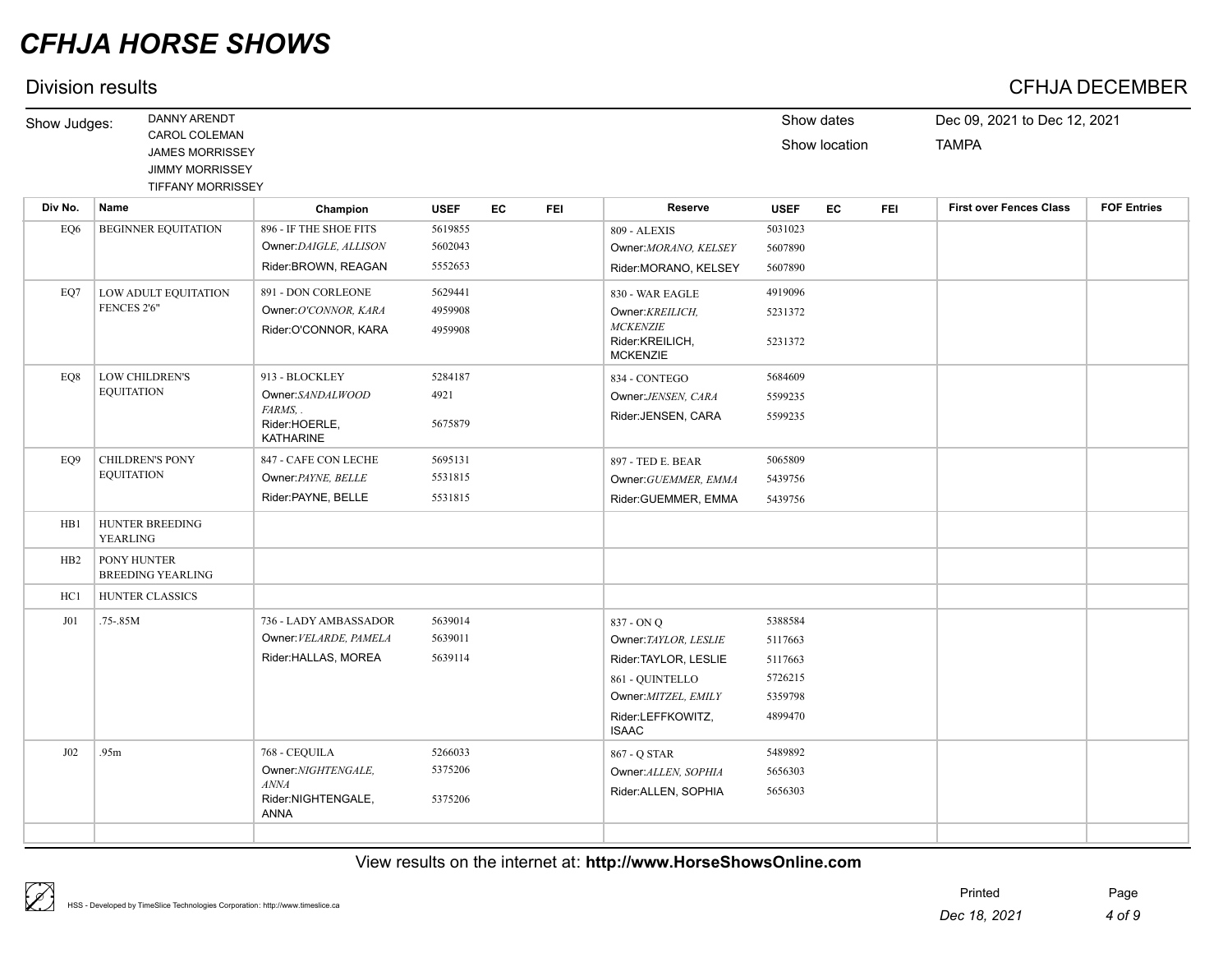|              | DANNY ARENDT                         |                                   |                    |       |            |                                     |             | Show dates    |            | Dec 09, 2021 to Dec 12, 2021   |                    |
|--------------|--------------------------------------|-----------------------------------|--------------------|-------|------------|-------------------------------------|-------------|---------------|------------|--------------------------------|--------------------|
| Show Judges: | CAROL COLEMAN                        |                                   |                    |       |            |                                     |             |               |            |                                |                    |
|              | <b>JAMES MORRISSEY</b>               |                                   |                    |       |            |                                     |             | Show location |            | <b>TAMPA</b>                   |                    |
|              | <b>JIMMY MORRISSEY</b>               |                                   |                    |       |            |                                     |             |               |            |                                |                    |
|              | <b>TIFFANY MORRISSEY</b>             |                                   |                    |       |            |                                     |             |               |            |                                |                    |
| Div No.      | Name                                 | Champion                          | <b>USEF</b>        | EC    | <b>FEI</b> | <b>Reserve</b>                      | <b>USEF</b> | EC            | <b>FEI</b> | <b>First over Fences Class</b> | <b>FOF Entries</b> |
| J03          | 1.00M                                | 796 - GABRIELLA                   | 4914875            |       |            | 751 - TMT ROLEX                     | 5737323     |               |            |                                |                    |
|              |                                      | Owner:LONG, KIM                   | 206529             |       |            | Owner: TOLER, TIFFANY               | 5390063     |               |            |                                |                    |
|              |                                      | Rider:LEFFKOWITZ, ISAAC           | 4899470            |       |            | Rider: TOLER, TIFFANY               | 5390063     |               |            |                                |                    |
|              |                                      | 812 - PINUP OMR                   | 5384104            |       |            |                                     |             |               |            |                                |                    |
|              |                                      | Owner: BAKKER,                    | 297043             |       |            |                                     |             |               |            |                                |                    |
|              |                                      | <b>KATHERINE</b>                  |                    |       |            |                                     |             |               |            |                                |                    |
|              |                                      | Rider:BAKKER,<br><b>KATHERINE</b> | 297043             |       |            |                                     |             |               |            |                                |                    |
| $J_{05}$     | 1.20m JUMPER                         |                                   |                    |       |            |                                     |             |               |            |                                |                    |
| J06          | 1.25M                                |                                   |                    |       |            |                                     |             |               |            |                                |                    |
| J07          | 1.30m JUMPER                         | 878 - KATMANDU                    | 5333127            |       | 106NE07    | 797 - GATSBY'S GREEN LIGHT 5656471  |             |               |            |                                |                    |
|              |                                      | Owner: PALM BEACH POLO,           | 5499050            |       |            | Owner: MINAHAN, JILLIAN             | 5345450     |               |            |                                |                    |
|              |                                      | INC.,                             |                    |       |            | Rider:LEFFKOWITZ,                   | 4899470     |               |            |                                |                    |
|              |                                      | Rider:SCHAFERS, KALLIE            | 4033146            |       |            | <b>ISAAC</b>                        |             |               |            |                                |                    |
|              |                                      | 771 - FIREFLY 41                  | 5694167<br>5052225 |       |            | 912 - CONTI                         | 5401800     |               | 103LS03    |                                |                    |
|              |                                      | Owner: MAHON, DANNY               |                    |       |            | Owner: PERALTA, WENDY               | 109367      |               |            |                                |                    |
|              |                                      | Rider:GIBSON, JAIME               | 204739             |       |            | Rider:PERALTA,                      | 5062114     |               |            |                                |                    |
|              |                                      | 904 - CALL ME BABY BLUE           | 5737948            |       |            | <b>CATALINA</b>                     |             |               |            |                                |                    |
|              |                                      | Owner:RCR EQUESTRIAN<br>INC.,     | 5383481            |       |            |                                     |             |               |            |                                |                    |
|              |                                      | Rider:RIEMER, RONNY               | 5226606            |       |            |                                     |             |               |            |                                |                    |
| <b>J08</b>   | TAKE 2 THOROUGHBRED<br><b>JUMPER</b> |                                   |                    |       |            |                                     |             |               |            |                                |                    |
| J09          | LOW CHILD/ADULT                      | 744 - ELMGRAVIN                   | EC                 | 79163 |            | 873 - CALVETTO                      | 5220300     |               |            |                                |                    |
|              | <b>JUMPER</b>                        | Owner: GREEN, IZZY                | 5402483            |       |            | Owner: CARSE, CARRIE                | 4109290     |               |            |                                |                    |
|              |                                      | Rider:GREEN, IZZY                 | 5402483            |       |            | Rider:CARSE, CARRIE                 | 4109290     |               |            |                                |                    |
| J10          | <b>ADULT AMATEUR</b>                 | 751 - TMT ROLEX                   | 5737323            |       |            | 907 - GARINCO VAN DE LIJNS, 5418031 |             |               | 103RD91    |                                |                    |
|              | <b>JUMPER</b>                        | Owner: TOLER, TIFFANY             | 5390063            |       |            | Owner:O'DONNELL,                    | 5069391     |               |            |                                |                    |
|              |                                      | Rider: TOLER, TIFFANY             |                    |       |            | <b>COURTNEY</b>                     |             |               |            |                                |                    |
|              |                                      |                                   | 5390063            |       |            | Rider:ADAMS,                        | 5451129     |               |            |                                |                    |
|              |                                      |                                   |                    |       |            | <b>GABRIELLE</b>                    |             |               |            |                                |                    |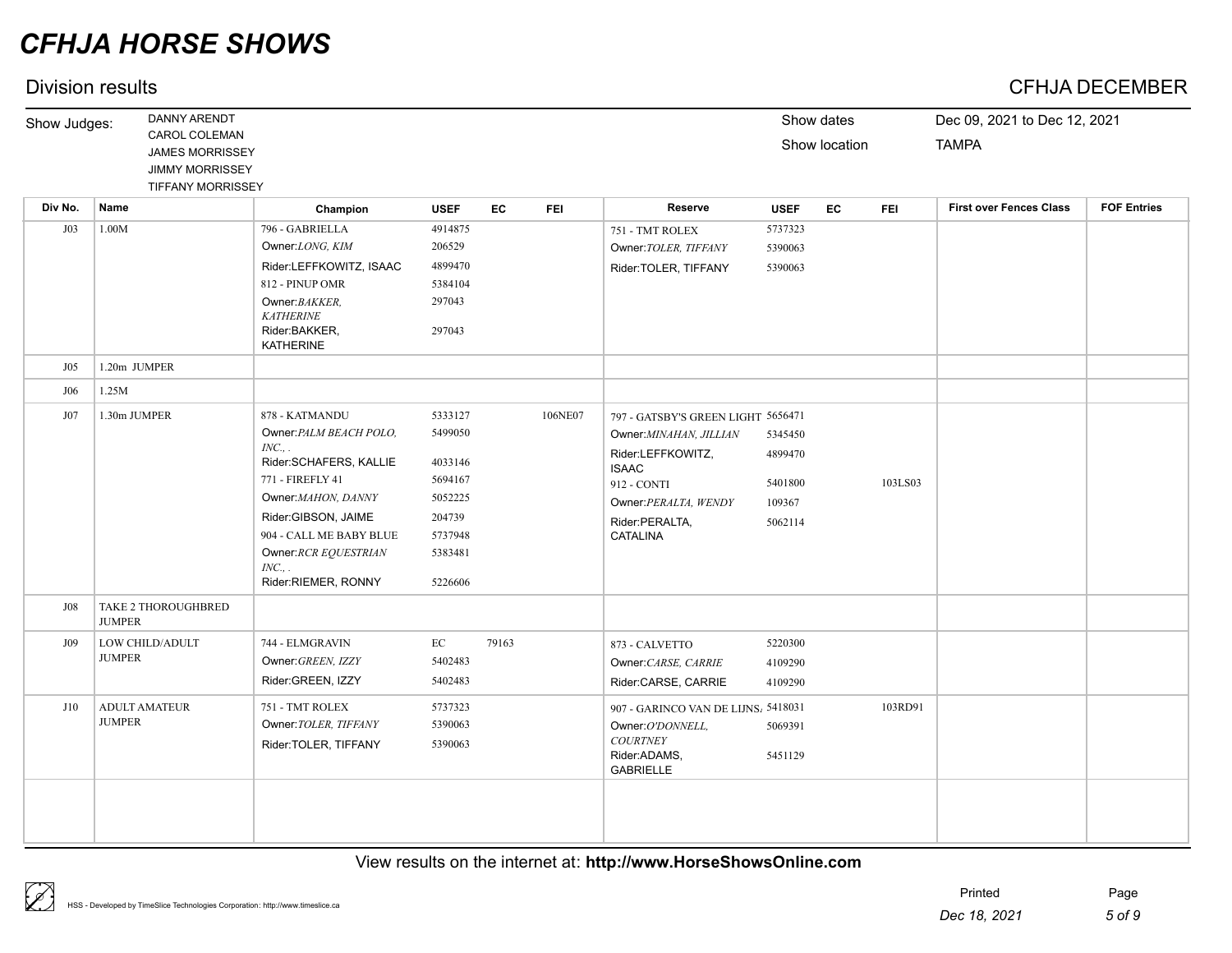## Division results CFHJA DECEMBER

| Show Judges: | DANNY ARENDT             |             |             |              |            |                |             | Show dates    |            | Dec 09, 2021 to Dec 12, 2021 |                    |
|--------------|--------------------------|-------------|-------------|--------------|------------|----------------|-------------|---------------|------------|------------------------------|--------------------|
|              | <b>CAROL COLEMAN</b>     |             |             |              |            |                |             |               |            |                              |                    |
|              | <b>JAMES MORRISSEY</b>   |             |             |              |            |                |             | Show location |            | <b>TAMPA</b>                 |                    |
|              | <b>JIMMY MORRISSEY</b>   |             |             |              |            |                |             |               |            |                              |                    |
|              | <b>TIFFANY MORRISSEY</b> |             |             |              |            |                |             |               |            |                              |                    |
| Div No.      | <b>Nome</b>              | Observation | <b>HOPP</b> | $\mathbf{r}$ | <b>FFI</b> | <b>Donamia</b> | <b>HOPP</b> | $\mathbf{r}$  | <b>COL</b> | First over Fences Class      | <b>COE Entrice</b> |

| Div No. | Name                               | Champion                             | <b>USEF</b> | EC | <b>FEI</b> | Reserve                              | <b>USEF</b> | EC | <b>FEI</b> | <b>First over Fences Class</b> | <b>FOF Entries</b> |
|---------|------------------------------------|--------------------------------------|-------------|----|------------|--------------------------------------|-------------|----|------------|--------------------------------|--------------------|
| J11     | <b>CHILDRENS JUMPER</b>            | 728 - KERBEROS                       | 5590548     |    |            | 806 - EURO D'HYRENCOURT              | 5375431     |    |            |                                |                    |
|         |                                    | Owner: WATERS, CHUCK                 | 28645       |    |            | Owner: PATEL, MELAINA                | 5741654     |    |            |                                |                    |
|         |                                    | Rider: WALSH, AMANDA                 | 5325779     |    |            | Rider: PATEL, MELAINA                | 5741654     |    |            |                                |                    |
|         |                                    |                                      |             |    |            | 888 - BULL RUN'S DIVINE FOR 5471301  |             |    | 105JT66    |                                |                    |
|         |                                    |                                      |             |    |            | Owner: BULL RUN<br>JUMPERS SIX LLC   | 5415217     |    |            |                                |                    |
|         |                                    |                                      |             |    |            | Rider:CASPER,<br><b>MCKENZIE</b>     | 5480412     |    |            |                                |                    |
| J12     | <b>JUNIOR/AMATEUR</b>              | 745 - CSF ROYAL CRUZ                 | 5415012     |    | 104QJ18    | 835 - CLINTO VH DINGENSHOJ 5457966   |             |    |            |                                |                    |
|         | <b>OWNER JUMPER LOW</b>            | Owner:NEILY, KATE                    | 5439759     |    |            | Owner: VILLEMAIRE,                   | 4564247     |    |            |                                |                    |
|         |                                    | Rider:NEILY, KATE                    | 5439759     |    |            | <b>HEATHER</b>                       |             |    |            |                                |                    |
|         |                                    | 826 - CARLA                          | 5477516     |    |            | Rider: VILLEMAIRE,<br><b>HEATHER</b> | 4564247     |    |            |                                |                    |
|         |                                    | Owner: TOBIN, PORTER                 | 5346247     |    |            |                                      |             |    |            |                                |                    |
|         |                                    | Rider:TOBIN, PORTER                  | 5346247     |    |            |                                      |             |    |            |                                |                    |
|         |                                    | 836 - FREIMINKA HERO                 | 5747446     |    |            |                                      |             |    |            |                                |                    |
|         |                                    | Owner: VILLEMAIRE,<br><b>HEATHER</b> | 4564247     |    |            |                                      |             |    |            |                                |                    |
|         |                                    | Rider: VILLEMAIRE,<br><b>HEATHER</b> | 4564247     |    |            |                                      |             |    |            |                                |                    |
|         |                                    | 859 - STAKKO                         | 5422693     |    | 104VD89    |                                      |             |    |            |                                |                    |
|         |                                    | Owner:KONDRACKI,<br><b>MADISON</b>   | 5379524     |    |            |                                      |             |    |            |                                |                    |
|         |                                    | Rider:KONDRACKI,<br><b>MADISON</b>   | 5379524     |    |            |                                      |             |    |            |                                |                    |
| J13     | <b>JUNIOR/AMATEUR</b>              |                                      |             |    |            |                                      |             |    |            |                                |                    |
|         | <b>OWNER JUMPER</b>                |                                      |             |    |            |                                      |             |    |            |                                |                    |
|         | <b>MEDIUM</b>                      |                                      |             |    |            |                                      |             |    |            |                                |                    |
| J15     | <b>MISC JUMPER</b>                 |                                      |             |    |            |                                      |             |    |            |                                |                    |
| J16     | LOW ADULT AMATEUR<br><b>JUMPER</b> |                                      |             |    |            |                                      |             |    |            |                                |                    |
| JC1     | MISC. JUMPER CLASSICS              |                                      |             |    |            |                                      |             |    |            |                                |                    |
|         |                                    |                                      |             |    |            |                                      |             |    |            |                                |                    |
|         |                                    |                                      |             |    |            |                                      |             |    |            |                                |                    |
|         |                                    |                                      |             |    |            |                                      |             |    |            |                                |                    |
|         |                                    |                                      |             |    |            |                                      |             |    |            |                                |                    |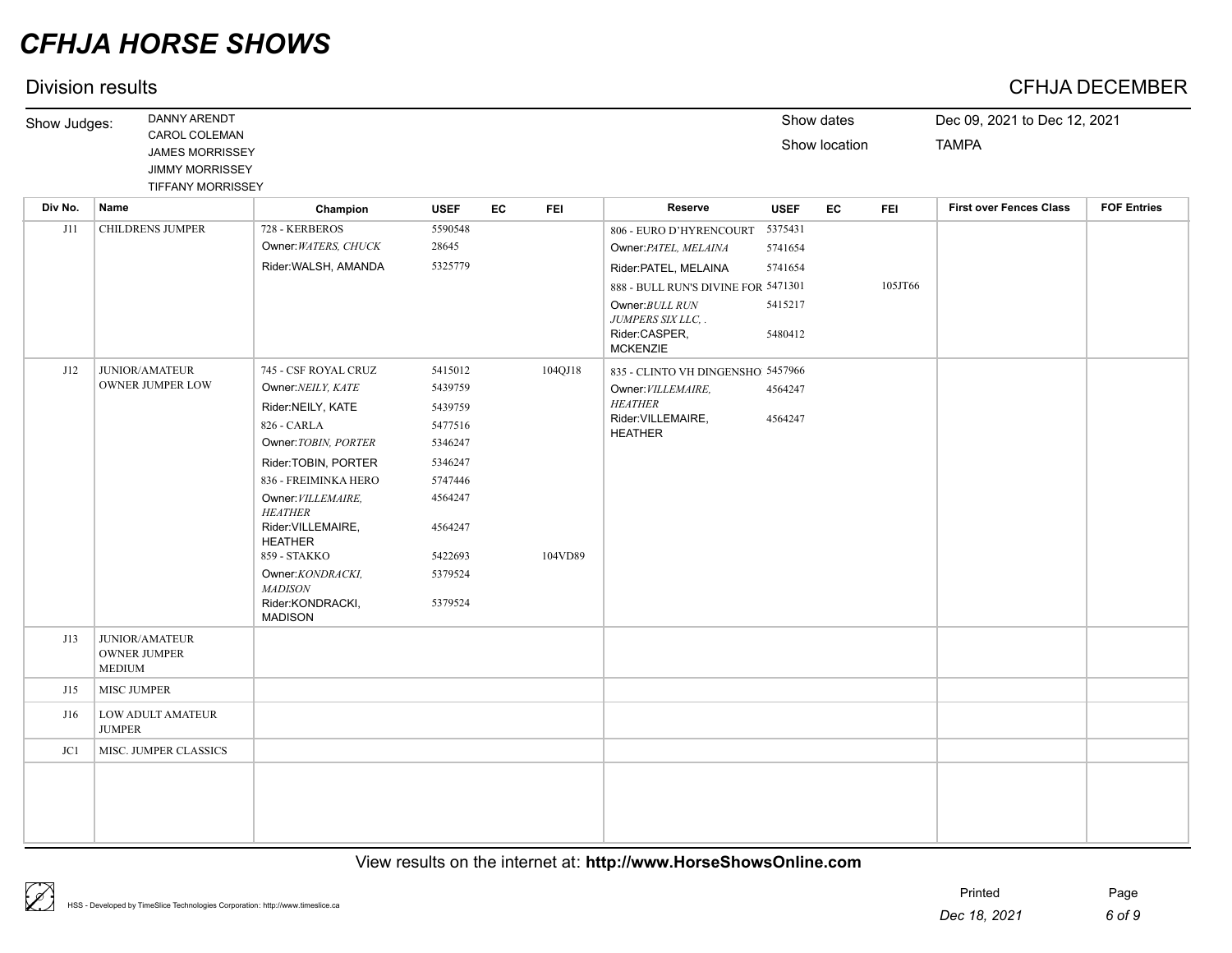## Division results CFHJA DECEMBER

| Show Judges:    | DANNY ARENDT             |          |             |    |            |         |             | Show dates    |            | Dec 09, 2021 to Dec 12, 2021   |                    |
|-----------------|--------------------------|----------|-------------|----|------------|---------|-------------|---------------|------------|--------------------------------|--------------------|
|                 | CAROL COLEMAN            |          |             |    |            |         |             | Show location |            | <b>TAMPA</b>                   |                    |
|                 | <b>JAMES MORRISSEY</b>   |          |             |    |            |         |             |               |            |                                |                    |
|                 | <b>JIMMY MORRISSEY</b>   |          |             |    |            |         |             |               |            |                                |                    |
|                 | <b>TIFFANY MORRISSEY</b> |          |             |    |            |         |             |               |            |                                |                    |
| Name<br>Div No. |                          | Champion | <b>USEF</b> | EC | <b>FEI</b> | Reserve | <b>USEF</b> | EC            | <b>FEI</b> | <b>First over Fences Class</b> | <b>FOF Entries</b> |

|                 |                          | V                                        | ---     | . |                                    |         |  |  |
|-----------------|--------------------------|------------------------------------------|---------|---|------------------------------------|---------|--|--|
| JO <sub>4</sub> | 1.10m JUMPER             | 751 - TMT ROLEX                          | 5737323 |   | 806 - EURO D'HYRENCOURT            | 5375431 |  |  |
|                 |                          | Owner: TOLER, TIFFANY                    | 5390063 |   | Owner: PATEL, MELAINA              | 5741654 |  |  |
|                 |                          | Rider:SAUNDERS,                          | 312137  |   | Rider: PATEL, MELAINA              | 5741654 |  |  |
|                 |                          | <b>CHRISTIE</b>                          |         |   | 816 - KANDLE                       | 5684355 |  |  |
|                 |                          |                                          |         |   | Owner: PERALTA,                    | 4106688 |  |  |
|                 |                          |                                          |         |   | <b>EZEQUIEL</b><br>Rider:PERALTA,  | 5062114 |  |  |
|                 |                          |                                          |         |   | <b>CATALINA</b>                    |         |  |  |
| M <sub>01</sub> | CFHJA HUNTER 2'3"        | 727 - JET STREAM                         | 5742319 |   | 777 - TIME OUT                     | 5247587 |  |  |
|                 |                          | Owner:LARSON, AVERY                      | 5742198 |   | Owner: TSAMBIS, ANNA               | 257170  |  |  |
|                 |                          | Rider:MATHEWS, RICHARD                   | 224061  |   | Rider:KELLNER, CLAIR               | 166800  |  |  |
| M <sub>02</sub> | CFHJA HUNTER 2'6"        | 891 - DON CORLEONE                       | 5629441 |   | 868 - THE GOOD LIFE                | 5219628 |  |  |
|                 |                          | Owner:O'CONNOR, KARA                     | 4959908 |   | Owner:LURIE, JULIANNE              | 5657407 |  |  |
|                 |                          | Rider: O'CONNOR, KARA                    | 4959908 |   | Rider:LURIE, JULIANNE              | 5657407 |  |  |
| M <sub>03</sub> | <b>BABY GREEN HUNTER</b> | 800 - SAXON                              | 5756473 |   | 902 - VALENTINA                    | 5756810 |  |  |
|                 |                          | Owner: ROBERTS, ALLISON                  | 5756405 |   | Owner:DISABATINO,                  | 5272158 |  |  |
|                 |                          | Rider:LEFFKOWITZ, ISAAC                  | 4899470 |   | <b>SELENA</b>                      |         |  |  |
|                 |                          |                                          |         |   | Rider:DISABATINO,<br><b>SELENA</b> | 5272158 |  |  |
| M <sub>04</sub> | CFHJA HUNTER 2'9"        | 871 - MODERN MUSIC                       | 5325797 |   | 758 - POPULAIRE                    | 5400102 |  |  |
|                 |                          | Owner:BARRETT-GELLEIN,                   | 6335    |   | Owner:HARRINGTON,                  | 4062635 |  |  |
|                 |                          | <b>JACQUELYN</b><br>Rider:GURTIS, SKYLAR | 5387167 |   | <b>JENNIFER</b>                    |         |  |  |
|                 |                          |                                          |         |   | Rider:DICKINSON,<br><b>SHANNON</b> | 4055548 |  |  |
| M <sub>05</sub> | LOW HUNTER - NON         | 831 - UPGRADE                            | 5181126 |   | 876 - DUDLEY                       | 5392461 |  |  |
|                 | PROFESSIONAL TO RIDE     | Owner: WU, HANNAH                        | 5401501 |   | Owner: GUY, KAYLEY                 | 5657461 |  |  |
|                 |                          | Rider: WU, HANNAH                        | 5401501 |   | Rider:GUY, KAYLEY                  | 5657461 |  |  |
| M06             | <b>SCHOOLING PONY</b>    |                                          |         |   |                                    |         |  |  |
|                 | <b>HUNTER</b>            |                                          |         |   |                                    |         |  |  |
| M <sub>07</sub> | LOW ADULT AMATEUR        | 891 - DON CORLEONE                       | 5629441 |   | 857 - DIAMOND RIO                  | 5088475 |  |  |
|                 | <b>HUNTER</b>            | Owner:O'CONNOR, KARA                     | 4959908 |   | Owner:LEVENTHAL, DORIS             | 25467   |  |  |
|                 |                          | Rider: O'CONNOR, KARA                    | 4959908 |   | Rider: HILL, CHRISTINA             | 5694747 |  |  |
|                 |                          |                                          |         |   |                                    |         |  |  |
|                 |                          |                                          |         |   |                                    |         |  |  |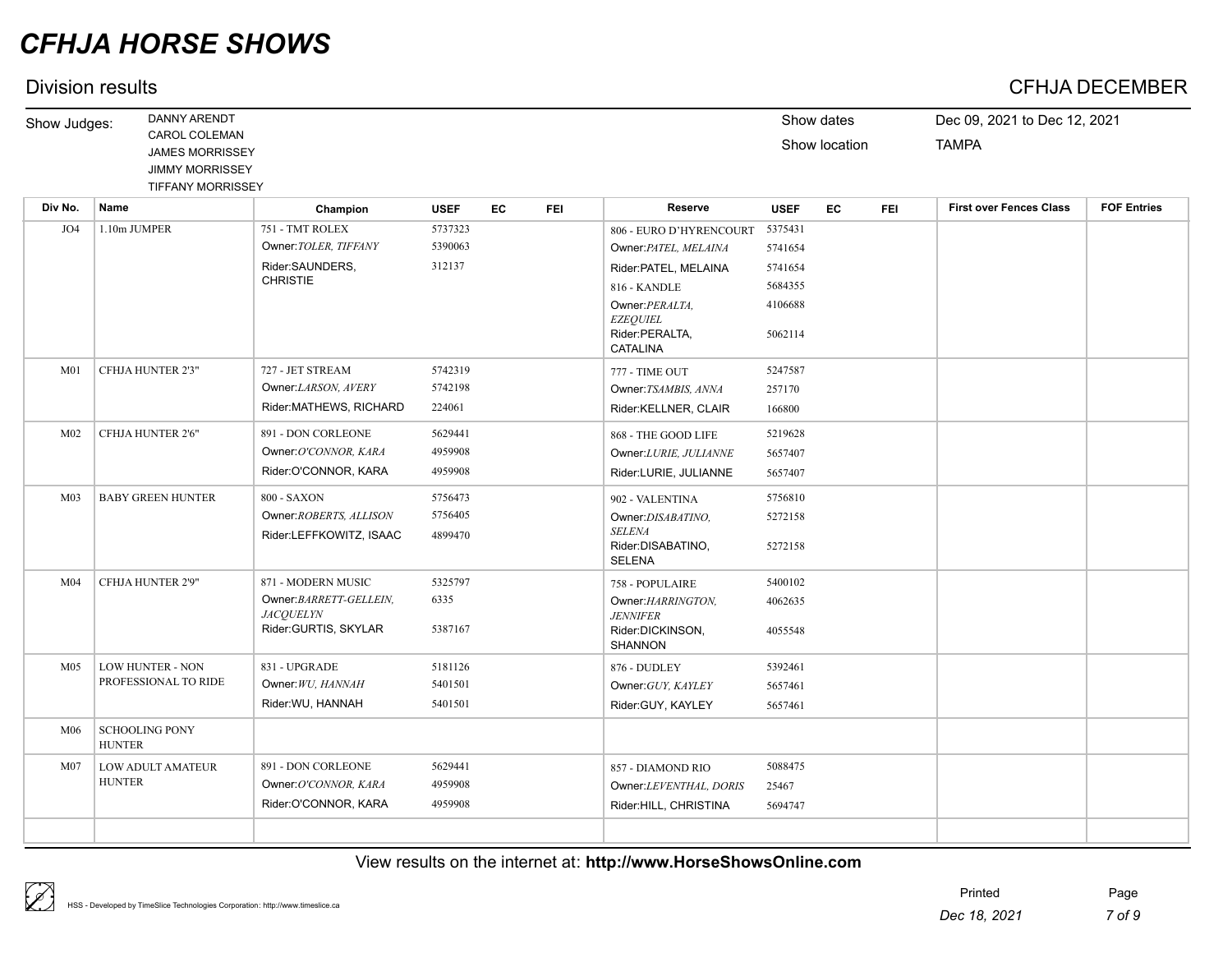| Show Judges: | <b>DANNY ARENDT</b>                                                                           |                                                                               |                               |    |            |                                                                                             |                               | Show dates    |            | Dec 09, 2021 to Dec 12, 2021   |                    |
|--------------|-----------------------------------------------------------------------------------------------|-------------------------------------------------------------------------------|-------------------------------|----|------------|---------------------------------------------------------------------------------------------|-------------------------------|---------------|------------|--------------------------------|--------------------|
|              | CAROL COLEMAN<br><b>JAMES MORRISSEY</b><br><b>JIMMY MORRISSEY</b><br><b>TIFFANY MORRISSEY</b> |                                                                               |                               |    |            |                                                                                             |                               | Show location |            | <b>TAMPA</b>                   |                    |
| Div No.      | Name                                                                                          | Champion                                                                      | <b>USEF</b>                   | EC | <b>FEI</b> | Reserve                                                                                     | <b>USEF</b>                   | EC            | <b>FEI</b> | <b>First over Fences Class</b> | <b>FOF Entries</b> |
| M08          | <b>LOW CHILDREN'S</b><br><b>HUNTER</b>                                                        | 868 - THE GOOD LIFE<br>Owner: LURIE, JULIANNE<br>Rider:LURIE, JULIANNE        | 5219628<br>5657407<br>5657407 |    |            | 740 - NAPOLI DE REVE<br>Owner: GOBEZIE, GRETA<br>Rider:GOBEZIE, GRETA                       | 5473076<br>5719545<br>5719545 |               |            |                                |                    |
| M09          | <b>HUNTER TYPE</b><br>PLEASURE HORSE/PONY                                                     |                                                                               |                               |    |            |                                                                                             |                               |               |            |                                |                    |
| M10          | <b>OPPORTUNITY</b><br><b>SHORT/LONG STIRRUP</b><br><b>HUNTER</b>                              | 750 - BEHOLD<br>Owner:SHAUL, ANNE<br><b>KINGSLEY</b><br>Rider: WITHROW, AVERY | 5168003<br>5645608<br>5685518 |    |            | 890 - CROWN RODGE ROYAL, J5647314<br>Owner:SESSUMS, MIA<br>Rider:SESSUMS, AMELIE            | 5442432<br>5630779            |               |            |                                |                    |
| M11          | <b>CFHJA HUNTER 2'</b>                                                                        | 905 - BEST IN THE BAY<br>Owner: LURIE, BONNIE<br>Rider:LURIE, BONNIE          | 5657425<br>5633249<br>5633249 |    |            | 902 - VALENTINA<br>Owner:DISABATINO,<br><b>SELENA</b><br>Rider:DISABATINO,<br><b>SELENA</b> | 5756810<br>5272158<br>5272158 |               |            |                                |                    |
| M12          | <b>CROSSRAIL HUNTER</b><br><b>OPPORTUNITY</b>                                                 | 819 - CHIMNEY SWEEP<br>Owner: ESTES, CADIE<br>Rider:KHOURY, WENDY             | 5567478<br>5172114<br>5662787 |    |            | 731 - MARY POPPINS<br>Owner:ZORRILLA<br>EQUESTRIAN, INC.,.<br>Rider:MACHADO, NICOLE         | 5700234<br>5719209<br>5693082 |               |            |                                |                    |
| M13          | MODIFIED JR/AM<br><b>HUNTER</b>                                                               |                                                                               |                               |    |            |                                                                                             |                               |               |            |                                |                    |
| M14          | MODIFIED CH/AD<br><b>HUNTER</b>                                                               | 892 - DUCHESS RW<br>Owner:EQUILUXE GLOBAL<br>VENTURES,                        | 5657187<br>5656901            |    |            | 766 - DEFINITELY, MAYBE<br>Owner: WELTER, DIANE<br>BULL MUSIC TO BLANC                      | 5184369<br>5027924<br>5007001 |               |            |                                |                    |

|      |                       | Rider:SKETCH, AVERY                                            | 5540956                     | Rider:HAUSER, MARISSA                                              | 5621695                       |  |
|------|-----------------------|----------------------------------------------------------------|-----------------------------|--------------------------------------------------------------------|-------------------------------|--|
| EQ11 | EQUITATION 11 & UNDER |                                                                |                             |                                                                    |                               |  |
| EQ12 | EQUITATION 12-14      | 910 - SOCHI<br>Owner:STEWART, DONALD<br>Rider:FARRELL, CLAYTON | 5311310<br>12442<br>5393155 | 853 - CAMBRIDGE<br>Owner: MARTIN, KATELYN<br>Rider:MARTIN, KATELYN | 5668659<br>5342870<br>5342870 |  |
|      |                       |                                                                |                             |                                                                    |                               |  |

Rider:WELTER, DIANE 5027924

Owner: APPLEY, DANIELLE 299071

### View results on the internet at: **http://www.HorseShowsOnline.com**

W01 WARM UP CLASSES

Rider:RIGGIO, TAYLOR 5485859

Owner:*AMS DREAM, LLC, .* 5684340

EQ10 CHILDREN'S EQUITATION 759 - EAGLE 5414171 915 - KINO 5749741